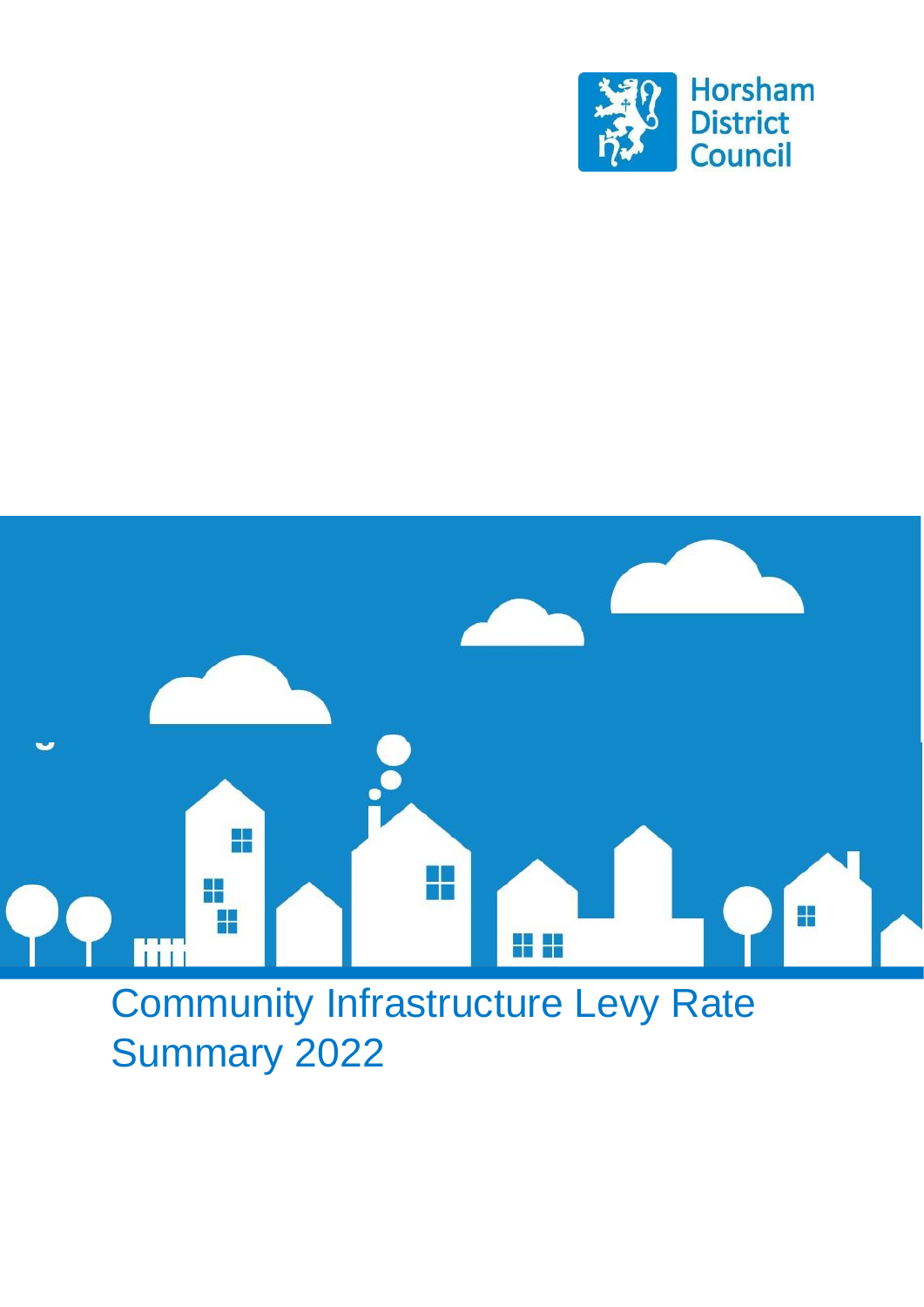Horsham District Council's CIL Charging Schedule took effect on 1 October 2017. CIL charging authorities must publish a statement which sets out the indexed CIL rates for the next calendar year.

The RICS Community Infrastructure Levy (CIL) Index is an annual index and the figure to be used from 1 November each year is published in October. The index, once published, will not normally be subject to revision.

|                                                    | <b>CIL</b><br>charge<br>£/m <sup>2</sup> for<br>2017 | <b>CIL</b><br>charge<br>$E/m2$ for<br>2018 | <b>CIL</b><br>charge<br>$E/m2$ for<br>2019 | <b>CIL</b><br>charge<br>$E/m2$ for<br>2020 | <b>CIL</b><br>charge<br>$E/m2$ for<br>2021 | <b>CIL</b><br>charge<br>$E/m2$ for<br>2022 |
|----------------------------------------------------|------------------------------------------------------|--------------------------------------------|--------------------------------------------|--------------------------------------------|--------------------------------------------|--------------------------------------------|
| <b>Residential</b><br><b>Development</b>           |                                                      |                                            |                                            |                                            |                                            |                                            |
| District Wide (Zone 1)*                            | £135                                                 | £147.74                                    | £150.10                                    | £157.66                                    | £157.19                                    | £156.71                                    |
| Strategic Sites (Zone 2)*                          | £0                                                   | £0                                         | £0                                         | £0                                         | £0                                         | £0                                         |
| <b>Other Development</b><br>(across charging area) |                                                      |                                            |                                            |                                            |                                            |                                            |
| 'Large format' retail<br>development (A1 to A5)*   | £100                                                 | £109.44                                    | £111.19                                    | £116.78                                    | £116.43                                    | £116.08                                    |
| 'Standard Charge'*                                 | £0                                                   | £0                                         | £0                                         | £0                                         | £0                                         | £0                                         |

## CIL Rates

*\*See Maps and definitions in Horsham District Council's [Charging Schedule](https://beta.horsham.gov.uk/__data/assets/pdf_file/0003/62868/Horsham-CIL-Charging-Schedule_April-2017.pdf)*